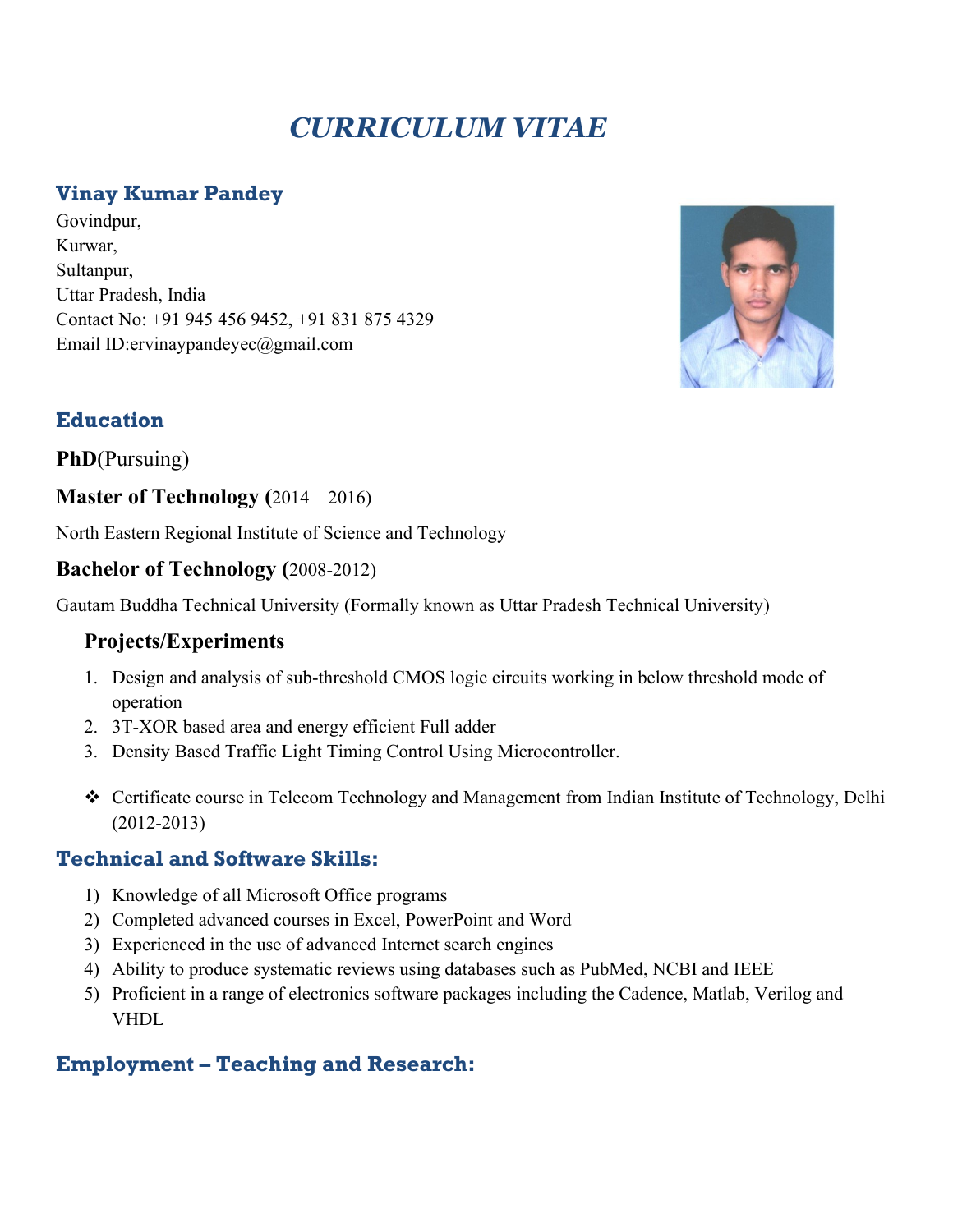#### 2014 – 2016

North Eastern Regional Institute of Science and Technology

- Supervision of up to 40 undergraduates in practical laboratory classes
- Class tuition and marking for Digital Electronics, Basic Electronics.
- Support to students with their projects

## **Summer Training:**

#### **Hindustan Aeronautics Limited**

- Introduction to Sukhoi-30MKI and MIG aircrafts
- General Purpose ATE for Repair & Testing of Multilayer PCBs having VLSI/Hybrid components
- $\overline{\phantom{a}}$  Automatic Test Equipment for testing of Electronic modules

# **School/Workshop Attended:**

- 1. International Brain Research Organization (IBRO) workshop on Cognitive Neuroscience 2018  $17<sup>th</sup>$ June 2018 to 29<sup>th</sup> June 2018 at Indian Institute of Science, Banglore, 2018.
- 2. 2nd Advanced Training Program in Behavioral Neurosciences, PGIMER Chandigarh. November 14 -16, 2017.
- 3. Two day workshop on Virtual Laboratory organized by Indian Institute of Technology, RoorkeeDepartment of Biomedical Engineering, NEHU.
- 4. Five day workshop on Robotics organized by Waayoo at Department of Elecronics and Communication Engineering, RITM Lucknow.
- 5. Two day workshop on MIMICS organized by Nettrack, Materialiseat Department of Biomedical Engineering, NEHU.

# **Conference Organized:**

- 1. International Brain Research Organization (IBRO) Associate School 2017 on Computational approaches in Neuroprotection and Neurorehabilitationfrom June 05 to June 10 at Department of Biomedical Engineering, NEHU.
- 2. National Conference on Biomechanics and Rehabilitation Engineering 'BIOREHAB-2016' at Department of Biomedical Engineering, NEHU

#### **Achievements and Awards:**

- 1. Qualified Graduate Aptitude Test in Engineering (GATE-2014& GATE-2017).
- 2. Participated and got 2<sup>nd</sup> Prize case-o-logy in university level tech fest at NERIST 2014.
- 3. Participated and got 3rd Prize case-o-logy in university level tech fest at NERIST 2015.
- 4. Participated and got 3<sup>rd</sup> Advertisement in university level tech fest at NERIST 2014 and 2015.
- 5. Participated and got 3rd Best Manager in university level tech fest at NERIST 2014 and 2015.
- 6. Got First position in robotics competition(Line Following Robot)

# **Publications:**

# **Book:**